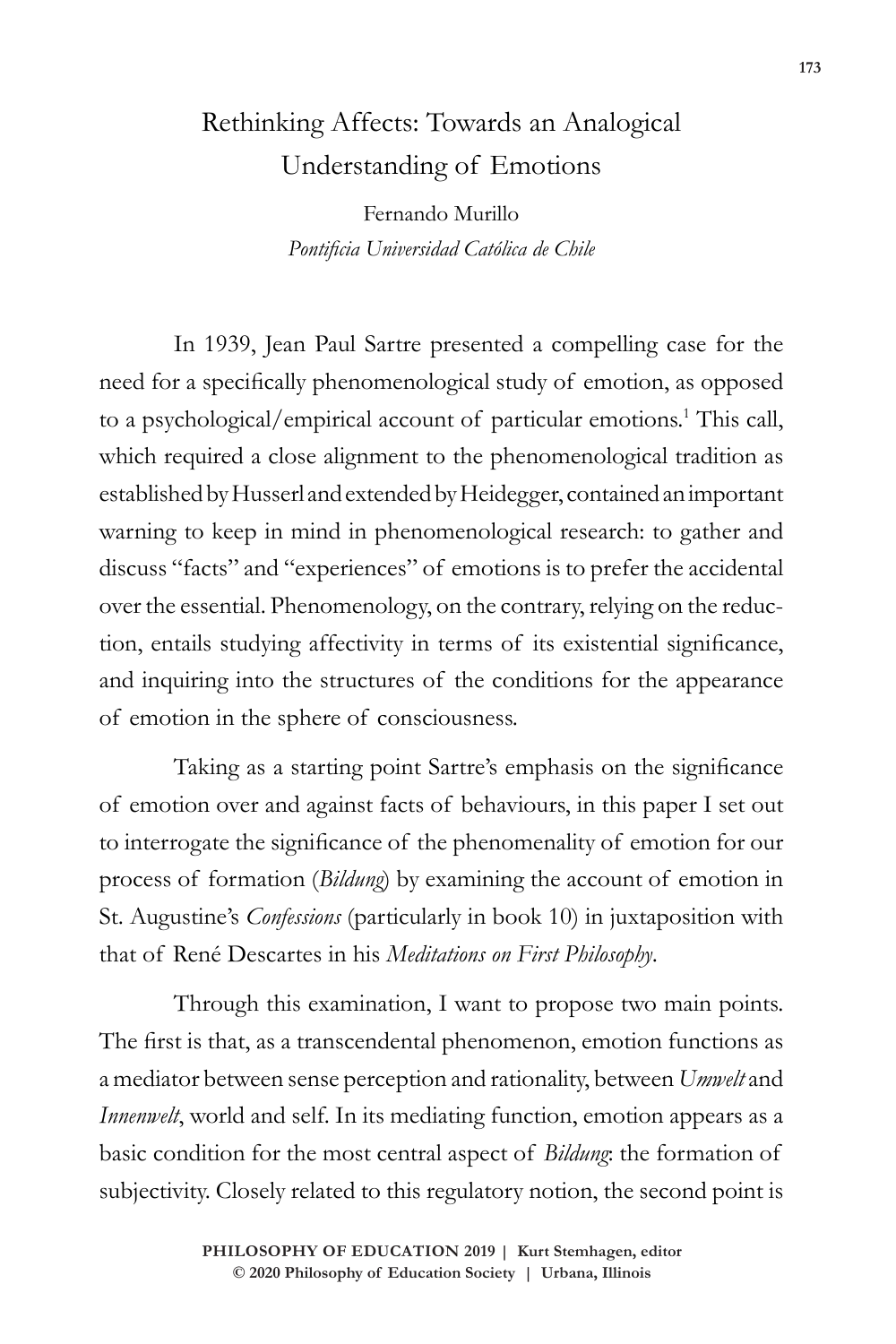that emotion can be further understood as an analogical phenomenon. Inspired in the theological notion of *analogia entis* (the idea that access to revelation of the transcendental comes from an engagement with the things themselves in the world—that is, by analogy), the paper will attempt to delineate a preliminary proposition for the intelligibility of emotion in its formative function as something that, in giving itself, announces and reveals particular aspects about ourselves and the way the world appears to us.

Engaging in this work, one quickly finds that the topic is far from unproblematic. Views on what emotions are and what status they are given have been the theme of passionate disagreements.

In a paper given at the meeting of the Aristotelian Society in 1976, Lois Arnaud reminded his audience that "from the time of the Enlightenment in Germany, the soul was divided into three parts: thinking, willing, and feeling. This third region of the psyche, like Plato's third class of men, was inferior."<sup>2</sup> He further clarifies the status given to feelings: "this bag of feelings was always in opposition to thinking."<sup>3</sup> In contrast to this position that separates feeling from thinking, we know that this was not always the case. As we see in the *Rhetoric* of Aristotle, for example, emotion appears as a constitutive element of the triad of the art of persuasion (i.e., logic, character, emotions). The persuasive effect in oratory is unattainable without recourse to some kind of emotional affectation. "Persuasion may come through the hearers," Aristotle points out "when the speech stirs their emotions."<sup>4</sup> The relation of emotions to thinking is made clear when Aristotle further explains, "Our judgments when we are pleased and friendly are not the same as when we are pained and hostile."<sup>5</sup>

Facing such opposing views on the matter, one cannot but wonder how it was that the decoupling of emotion and reason became such a normalized attitude in modernity.<sup>6</sup> In approaching the problem, a first clearing to be done is that the separation of reason and emotion (along with everything that goes with it, including embodiment) is all too often pinned on the Cartesian *ego cogito*. Such is a hasty and simplistic prejudice. On a closer examination of the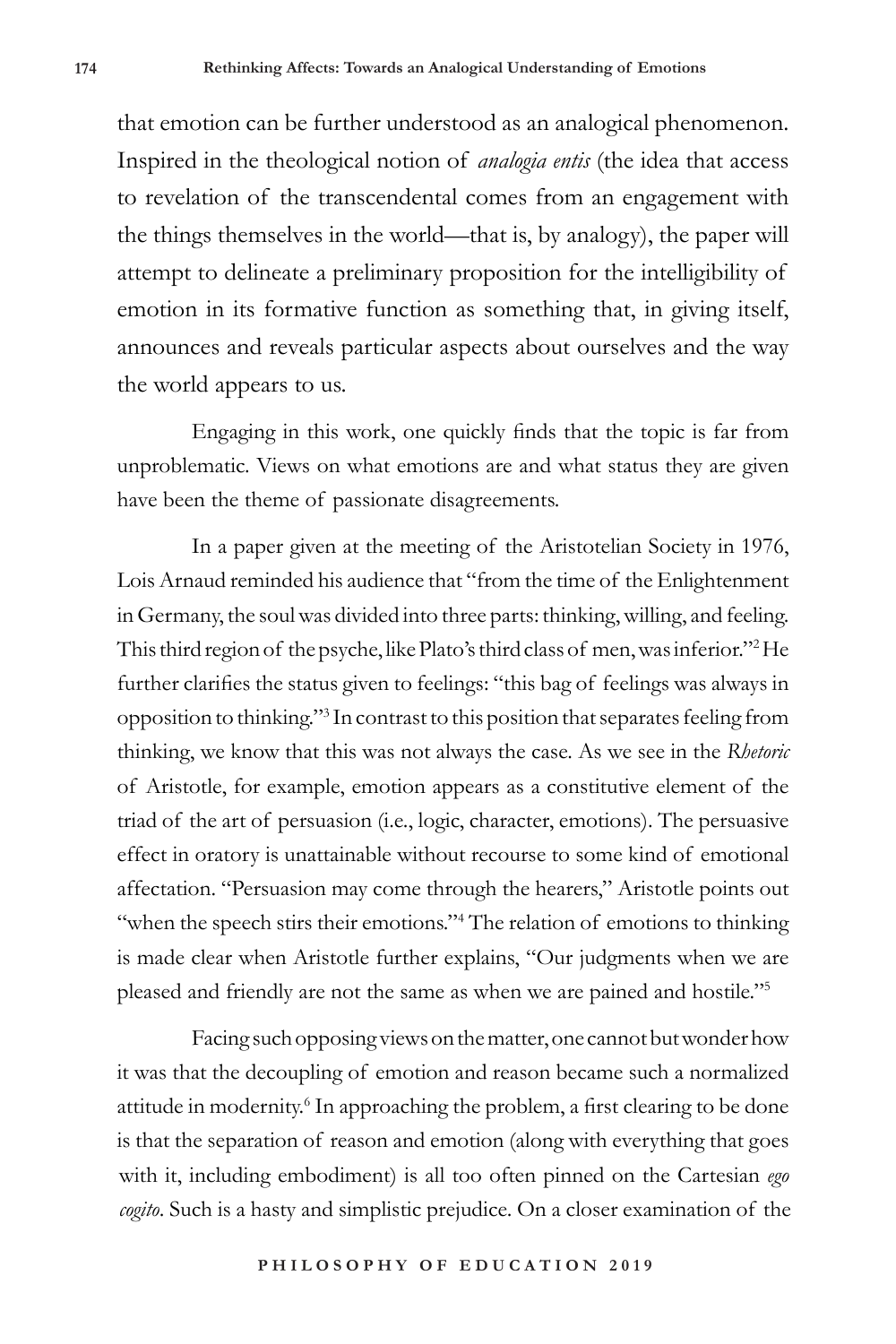passages often partially quoted of the *Mediations on First Philosophy*, one finds that the accusation does not stand. In Meditation III we read: "I am a thing that thinks, that is to say, that doubts, affirms, denies, that knows a few things, that is ignorant of many [that loves, that hates], that wills, that desires, that also imagines and perceives."7 In the original text in Latin, this last term "perceives" is actually "*sentiens,*" as in to feel. Feeling, along with thinking, doubting, imagining, and so on, are all part of the Cartesian "I am." Even though the unity of the sensual, the bodily, and the rational in the constitution of the person is thus established, the essence of the phenomenon of emotion as such and its relation to intellect remains unclear.

The problem has not remained untouched. It is not difficult to come across approaches to therapy and education that attempt to decipher or rather use emotions. One example is the contemporary rise of the discourse of neuroscience and its possibilities for classroom manipulation. However, as an approach that reduces the phenomenon to a mere physical-psychical synthesis, ignoring its spiritual and transcendental dimension, one can be sure that such explanation is inadequate for an understanding of the phenomenality of emotions and must therefore be ruled out. In contrast, from the descriptive stance of phenomenology, the problem of emotions is necessarily approached in terms of the essence that animates their appearance rather than gathering facts about the particular accidental forms of their expressions.

## AN ANALOGICAL UNDERSTANDING OF EMOTION

From classic literature on *Bildung*, we are familiar with the distinction between interiority and the external world, and the dialectical relation that must exist between the two for the process of formation to take place. Wilhelm von Humboldt makes it clear when he asserts that *Bildung* "can be fulfilled only by the linking of the self to the world to achieve the most general, most animated, and most unrestrained interplay,"<sup>8</sup> an interplay through which both self and world transform each other.

A question one might ask is how that interplay is experienced existen-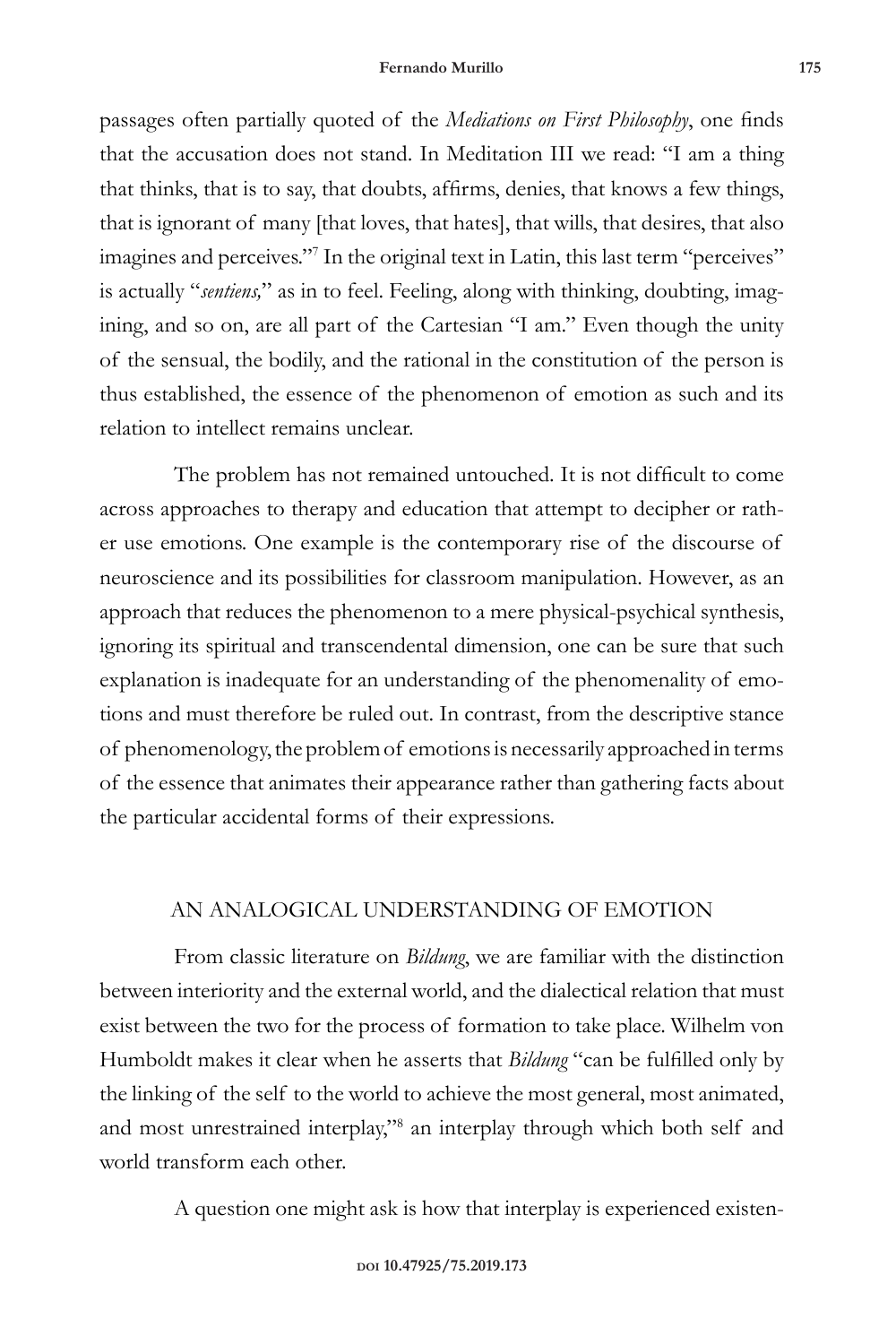tially. Furthermore, one wonders if there might exist something in-between the exteriority of sense perception and the interiority of rational cogitations that modulate the transitions between the two, defining the particular mode in which the encounter is experienced, or rather, felt. After all, we can usually define our engagements with the world and with others in terms of varying degrees of pleasure and unpleasure. The question for what might be in-between begs for an answer, particularly when the lines of demarcation between sensing and thinking seem to be blurred. In Meditation II, Descartes affirms that "having sensations...understood in this precise sense, is nothing other than thinking."<sup>9</sup> Is feeling simply a particular way of thinking? The notion seems to find confirmation in St. Augustine's *Confessions* when, in Book 10 section XIV, he declares that "desire, joy, fear, and sadness are four movements of the mind."10

Faced with such evidence, one must first elucidate whether it is actually the case that affects are indistinguishable from mind or reason. In other words, do they have existence in themselves? Then, one must be able to determine what is the nature (essence) and function of affects in relation to thinking. In section VI of Book 10 of the *Confessions*, we find evidence of Augustine establishing a distinction, one which he quickly qualifies with a normative evaluation: "Clearly there is a body and a soul in me, one exterior, one interior… but the interior part is better."<sup>11</sup> The evaluation of interiority as better is given in that it can interrogate, judge, and keep in check the messages delivered from the outside world through bodily senses.

We encounter once again an inside/outside distinction towards the end of Book 10, when Augustine introduces an important new element he refers to as the "emotions of my spirit."<sup>12</sup> In section XXXIII, Augustine shows that emotions are stirred from the outside, and they have a very particular role: to aid reason. This notion has an antecedent in Aristotle. In Book II of the *Rhetoric* he defines emotion as "all those affections which cause men to change their opinion in regard to their judgments."<sup>13</sup> Described as an entity distinct from the senses of the outside and from the judgments of reason, emotion appears then with an ontological affirmation of its being: it exists. In existing, emotions must be made to accommodate to an order in relation to other things. In the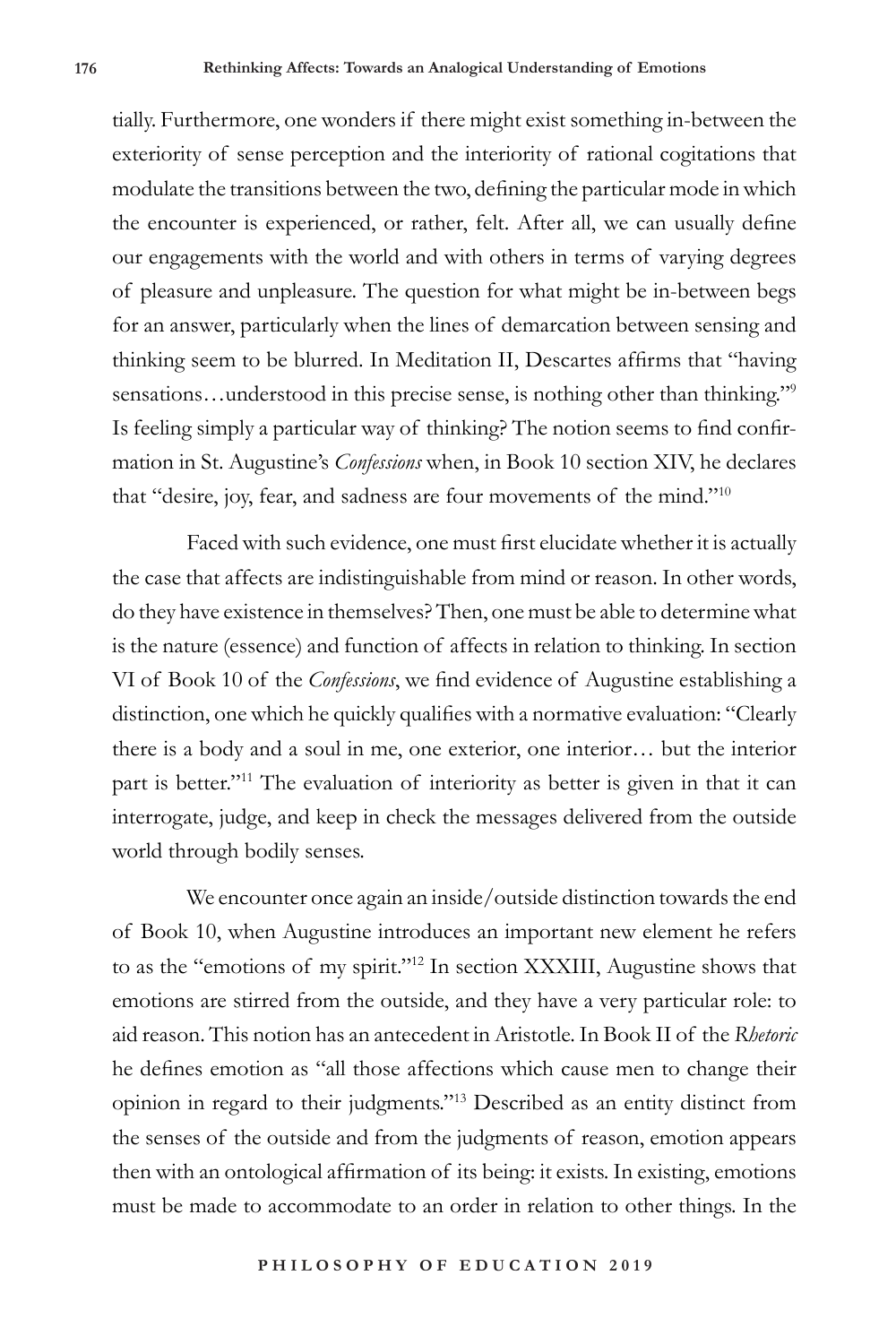same way in which a carriage must be placed after the horses, emotions must follow reason and not the other way around. When the reverse order happens, they become problematic. Augustine warns that the emotional charge of the senses "does not accompany the reason as following after in its proper order, but having been admitted to aid the reason, strives to run before and take the lead. In this matter I sin."<sup>14</sup>

If subjectivity is in fact formed in a process of synthesis (outside/inside, *Umwelt/Innenwelt*, self/world), I claim that such synthesis operates in and through the analogic mediation of the affects. What we gather from the accounts seen so far is that the transit between body and mind, senses and reason, cannot in and of itself contain the complexity and the lasting impressions that such dialectic leaves on the self. The fact that we experience enjoyment or repulsion to what we encounter in the world shows that there is a third element that mediates the relation self-world. It is the affects. Seen as such, the linking of the self to the world is then not a dialectic as it first seems, but rather a trinitarian phenomenon.

This third element appears in the description with which Augustine speaks of the affective imprint that the senses leave on the mind. In Book 10, Section XXXIV we read: "Light … entices me as it flows before my sight in all its variousness … it works its way into me with such power that if it is suddenly withdrawn … and it is absent too long, it saddens my mind."15 The relation of the outside of the senses with the inside of the mind is mediated by a phenomenon that, in this case, entices and saddens: the phenomenon of the affect. Our subsequent encounters with objects or situations perceived as similar to previous ones will be treated by analogy according to the predominant affect with which we first encountered them. Anyone who presently feels uncomfortable with numbers, for example, can likely trace such discomfort or sense of inadequacy back to an early form of suffering under a math teacher in primary school who lacked a sense of humanistic vocation.

But beyond aspects pertaining to learning, the analogic function of affects has other and perhaps more important implications for the process of subjective formation, as they relate to transcendence, desire, and love. In the letter of dedication with which Descartes first presented his *Meditations*, he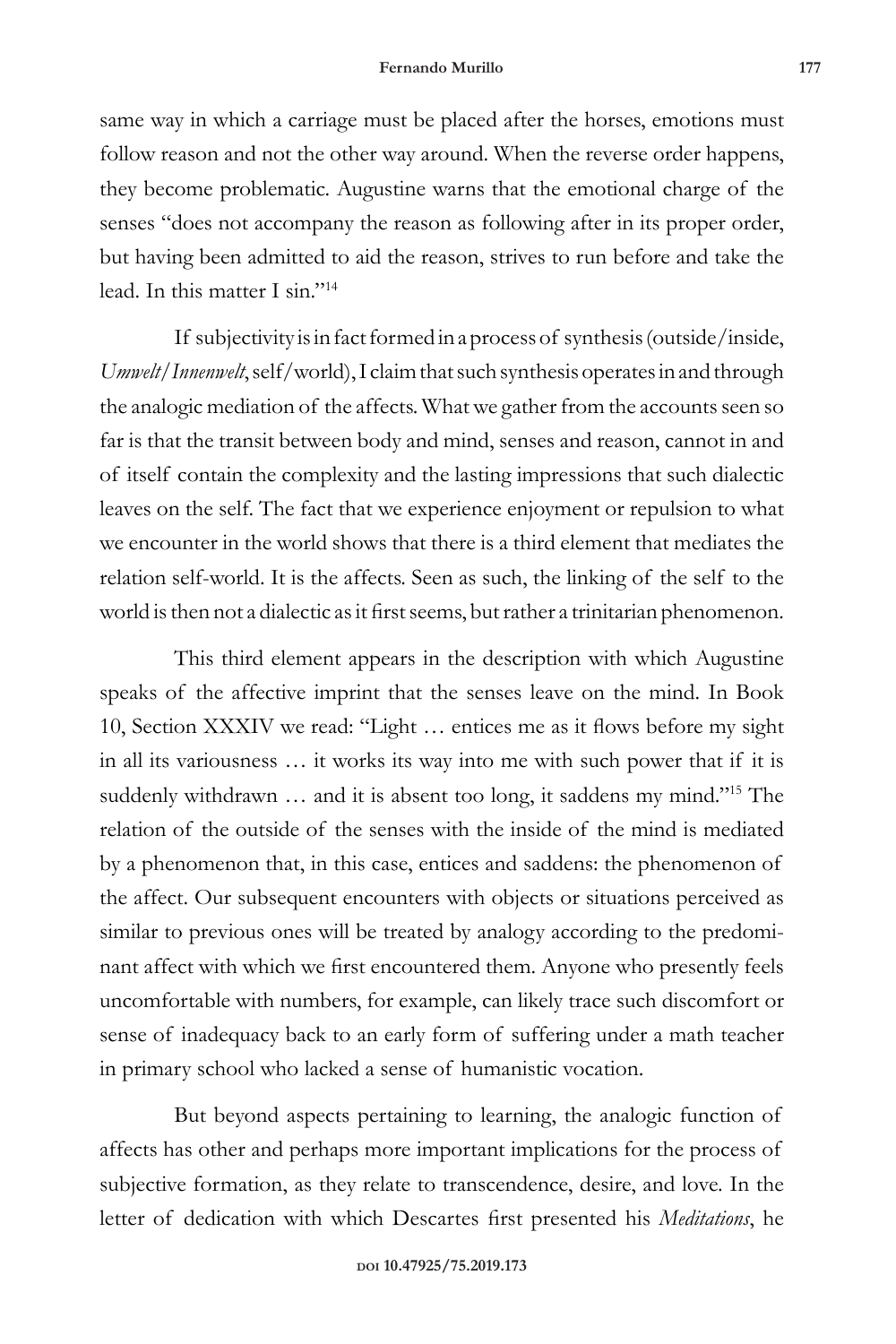makes a literal reference to the book of Romans, Chapter 1, a key passage that provides the foundation for the doctrine of *analogia entis*—the notion that we gain access to the transcendent by paying attention to the things themselves. The meditations are thus framed in an ontological and metaphysical inquiry, an elucidation of what Descartes calls the "mysterious I." When Augustine declares that interiority is better than exteriority, he invokes the same text from Romans to affirm the responsibility that we have in interrogating and judging inwardly the information from the senses, since "man…should be able clearly to see the invisible things of God understood by things which are made."16 In this task of discerning what lies both within us and outside ourselves, emotions play the role of announcing something about the world and also about ourselves. Emotions, like symptoms, demand recognition, and can thus be interrogated about consciousness, analyzing our own being-in-the-world.

Here lies the potential for the phenomenologizing of emotions understood in their analogic essence. In their manifestation, they give themselves as truth about the state of our inner selves in relation to the world, showing aspects that reason does not yet know. In appearing as a pre-rational phenomenon, emotions can have a pedagogical role in making manifest to reason that which produces suffering, resistance, enjoyment, and love.

It is in this light that we can begin to appreciate that the analogic impressions that emotions establish in the self can be an aid to reason. At the same time, however, they can also be an impediment and a resistance that precludes our own subjective reconstruction and perfection. This is what Augustine experienced when, in his effort to focus on hearing the voice of Truth, he confesses that he could "scarcely hear it for the tumult of my unquieted passions."17 The Augustinian notions of order and measure apply here to engagement with the affects. As Scripture warns, "the heart is deceitful above all things,"18 something that Descartes also registered in Meditation I, when he verified that the senses are deceptive.

Our capacity for sound judgment and for responsible decision-making cannot be taken for granted when we are overconfident with joy, or when we feel we are at the end of our rope. Anyone who has experienced having a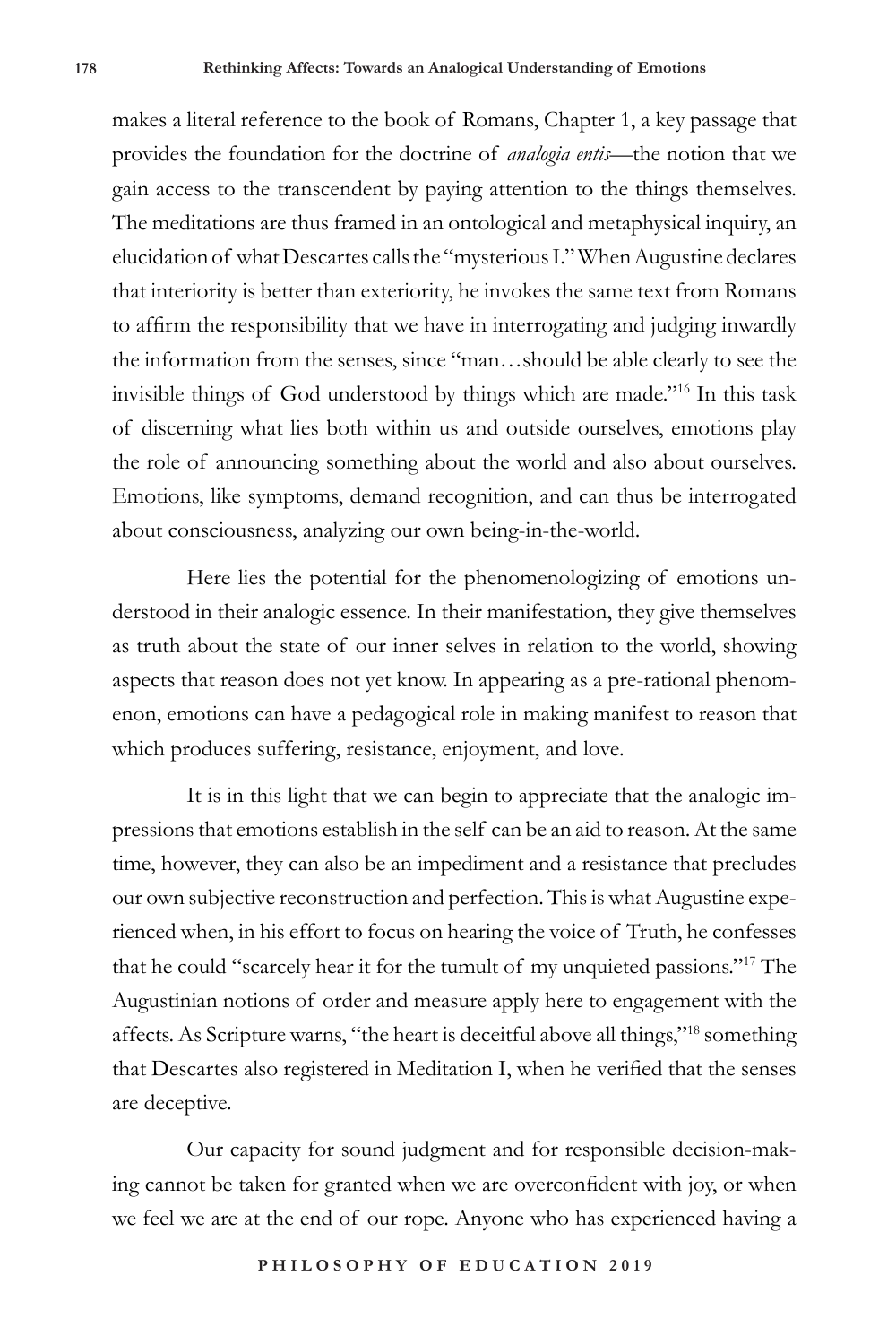broken heart can attest how easily reason gets overwhelmed. That is why we need *Bildung*, the discipline of learning academic knowledge *and* the discipline of regulation of the affects, so that we can discern the invisible movements of interiority and ascend to a refinement of character that is enabled to, above all judgment, love.

## METHODICAL IMPLICATIONS: A RETURN TO LOVE

The phenomenon of emotion reveals the inner state of our being, the stance from which we engage or disengage with the world, the other, and with ourselves. The movement of emotion through which, in given situations, we experience affects associated with pleasure or unpleasure points to inner dispositions that are often unconscious or unknown, and does not relate to the situations or objects that supposedly produced them. Emotion is the royal road to the repressed. In this sense, as an analogic phenomenon, emotion is always a manifestation of something else. Like a symptom, it points to a meaning that, taking on the form of a sign, wants to be recognized. This is why, returning to Sartre's warning, when it comes to the study of emotion *qua* phenomenon, it is a mistake to remain content with a compendium of facts or definitions about different types of emotions and the way we perceive or experience them. A phenomenological understanding of emotion requires a descriptive engagement with the universality of the phenomenon as such. Such engagement, however, is demanding and potentially uncomfortable and even painful. The universal aspects of emotion, such as desire, the erotic, aggressivity, and suffering, eventually place me right in front of a reality that is my own. Facing such reality demands openness to the potential consequence of a hermeneutic stance, or what Jean-Luc Marion refers to as a "*conversion* of one intentionality into another."<sup>19</sup> Having the openness, indeed the courage, to take this risk of formation and change is an act of love.

Out of all possible affects, the only one that is given primacy in Scripture is love. As it is written in the book of Songs, "stronger than death is love."20 This is perhaps not too surprising, considering that love is the one affect that,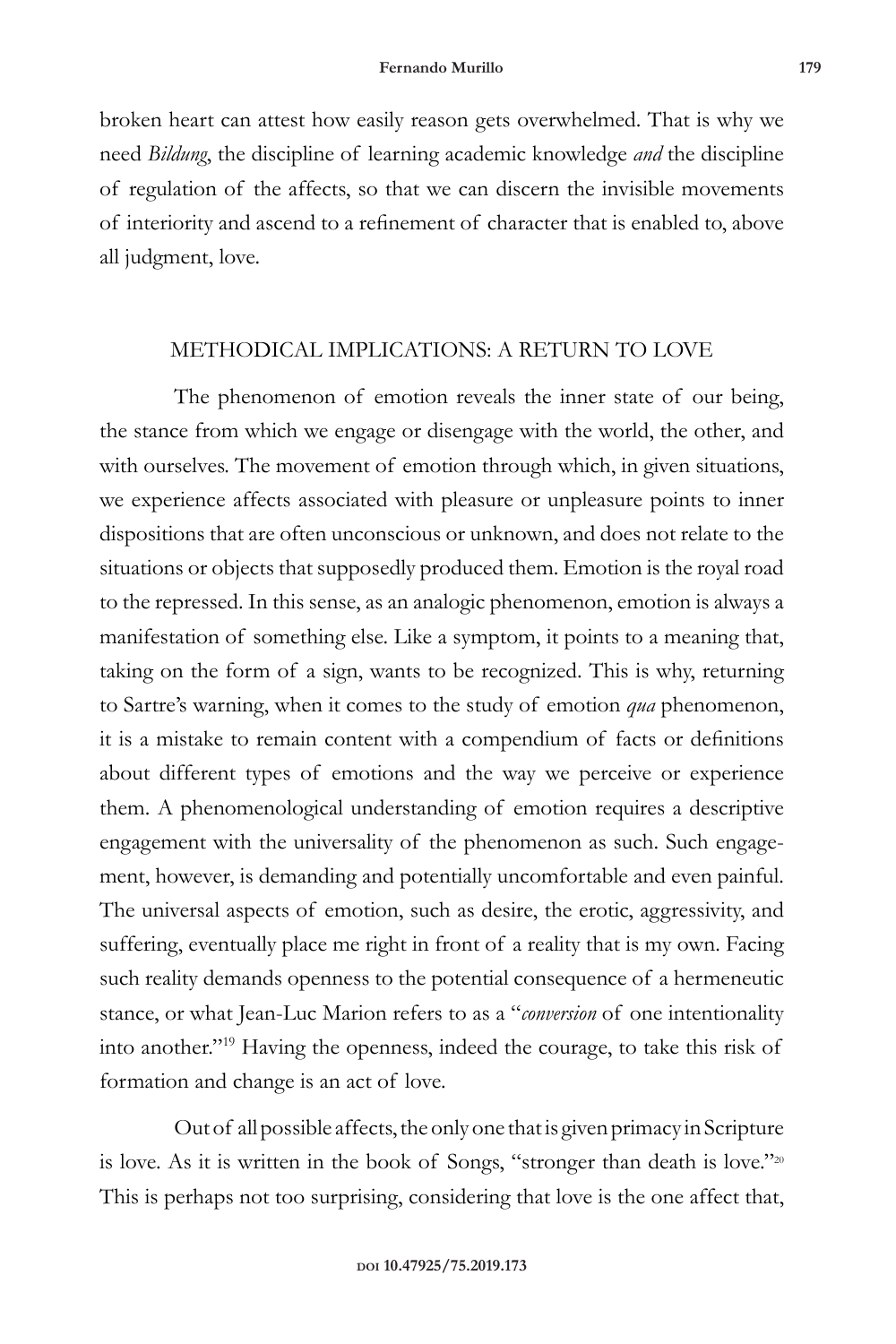transforming the self, shows a true mark of transcendence into perfection and the absolute realm of spirit. In the process of formation of subjectivity to which *Bildung* thrusts us—a process that inevitably entails moments of devastation, heartbreak, and subjective shattering—it is the eros of love and its affects that bring our pieces back together, reconciling us with ourselves and with the other.

It is in this radical understanding of love and its relation to reason that one can say, along with Augustine, that after all is said and done in our process of education, "*Nemo est qui non amet*"21—without love, one is nothing. Without the erotic power of the emotion of love there is no self, and no education. Love is the affect that edifies, that endures all, that hopes, that is patient, that remains perseverant. It is, in synthesis, the emotion that makes *Bildung* possible in the first and last place.

<sup>1</sup> Jean Paul Sartre, *A Sketch for a Theory of Emotions* (New York: Routledge, 2014).

<sup>2</sup> Louis Arnaud, "Feeling, Thinking, Knowing," *Proceedings of the Aristotelian Society* 77, no. 1 (1977), 165.

<sup>3</sup> Ibid.

<sup>4</sup> Aristotle, *The Rhetoric and the Poetics* (New York: Modern Library, 1984), 25. 5 Ibid.

<sup>6</sup> Consider here the value that positivistic science gives to the elimination of any trace of "subjectivity" in data, or the sheer absence of any mention of emotional aspects in international educational policy and standards, such as those from the World Bank.

<sup>7</sup> René Descartes, *The Philosophical Works of Descartes* (Cambridge: Cambridge University Press, 1911), 12.

<sup>8</sup> Wilhelm von Humboldt, "Theory of Bildung," in *Teaching as a Reflective Practice: the German Didaktik Tradition*, eds. Ian Westbury, Stefan Hopmann, and Kurt Riquarts (New York: Routledge, 2015), 58.

<sup>9</sup> René Descartes, *Meditations on First Philosophy* (Oxford University Press, 2008), 21. 10 Augustine, *Confessions* (Indianapolis: Hackett Publishing, 2006), 201.

<sup>11</sup> Ibid., 194.

<sup>12</sup> Ibid., 216.

<sup>13</sup> Aristotle, *The Art of Rhetoric* (London: William Heinemann, 1926), 173.

<sup>14</sup> Augustine, *Confessions,* 216.

<sup>15</sup> Ibid., 218.

<sup>16</sup> Ibid.*,* 194.

<sup>17</sup> Ibid., 266.

<sup>18</sup> Jeremiah, 17:9 (NIV).